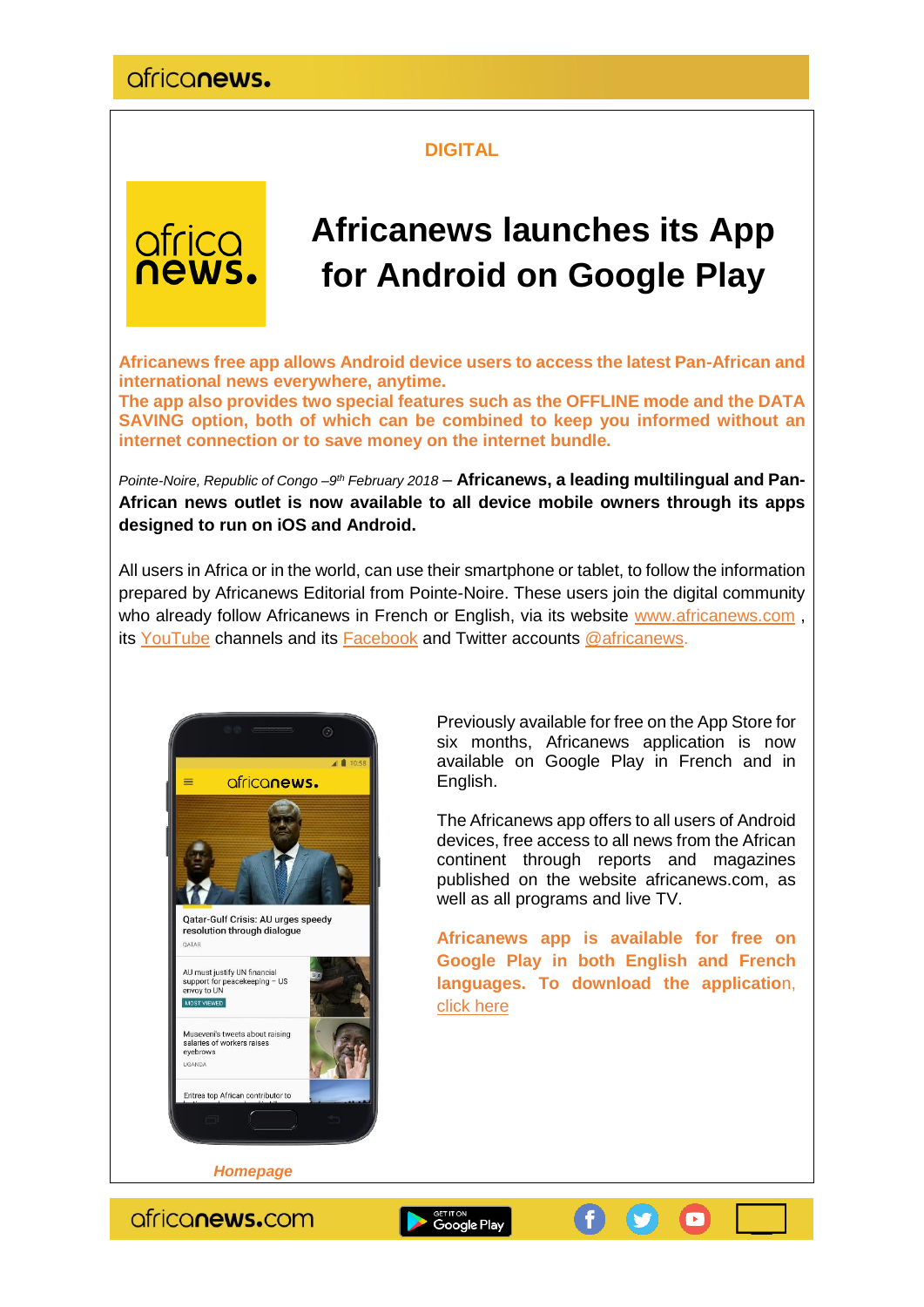## africanews.

#### **5 good reasons to download Africanews app:**

**#1: A timeline of all the news**, wires, reports and magazines.

**#2:** Africanews TV in Live streaming.

**#3:** Special features of **mobile data saving & offline mode.**

**#4:** Africanews is **dedicated to Africa and produced by Africans** for a rising continent.

**#5:** Giving access to independent, trustworthy and relevant news and business stories.

To download the app, [click here](https://play.google.com/store/apps/details?id=com.africanews.android&referrer=utm_source=corp&utm_medium=pressrelease&utm_campaign=)